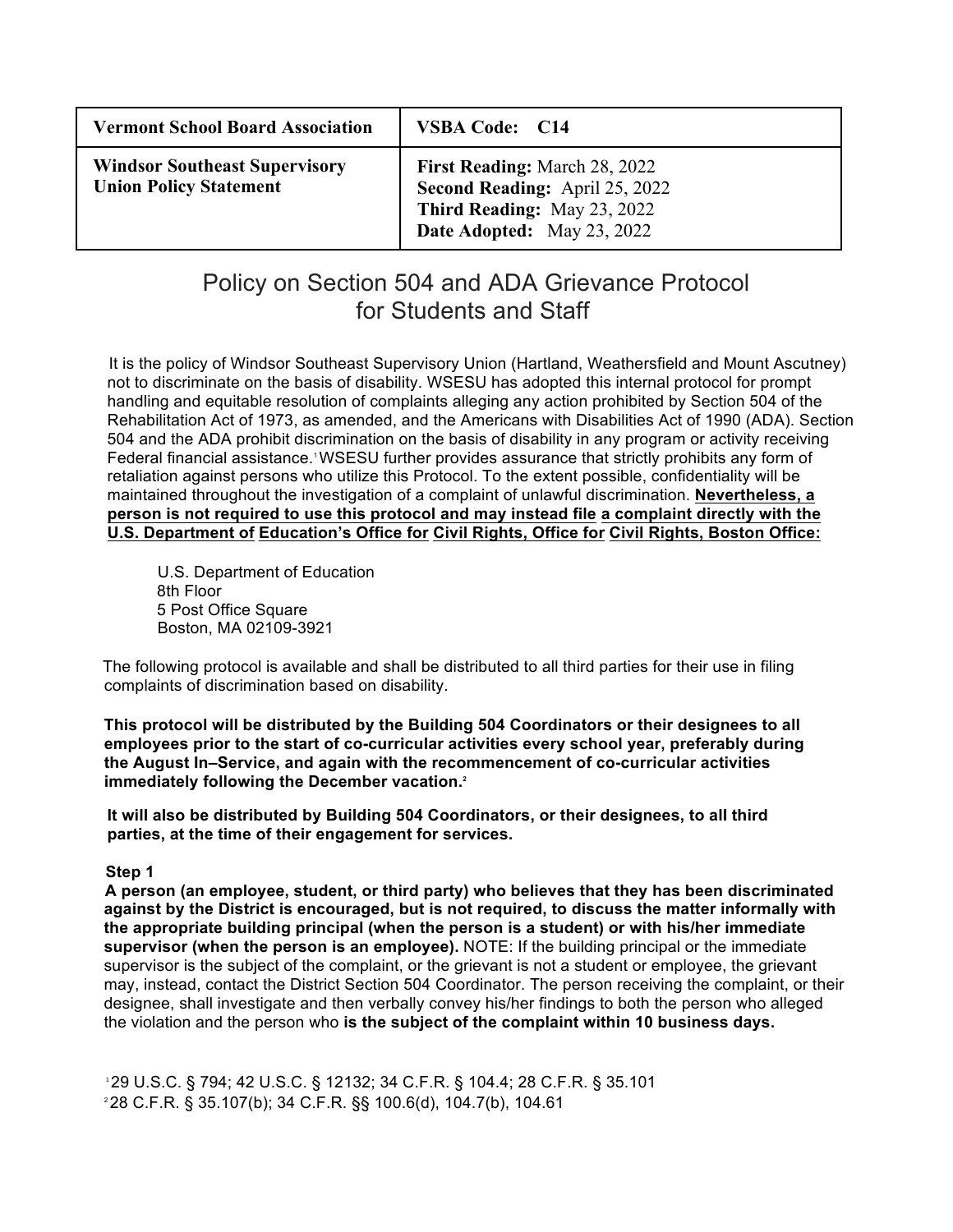# **Step 2**

If the informal Step 1 process does not resolve the matter, OR if the grievant does not wish to use the informal procedures set forth in Step 1, a written complaint may be submitted to the District Section 504 Coordinator, WSESU Director of Student Services, 105 Main Street, Suite 200, Windsor, VT 05089. Student complaints may be submitted to the District Section 504 Coordinator, WSESU Director of Student Services, 105 Main Street, Suite 200, Windsor, VT 05089, or the appropriate school specific 504 Coordinator. The complaint shall be in writing and signed by the grievant and include:

- 1. the grievant's name and contact information;
- 2. the facts of the incident or action complained about;
- 3. the date of the incident or action giving rise to the complaint;
- 4. the type of discrimination alleged to have occurred;
- 5. and the specific relief sought;

Or, alternatively, the grievant may use the VT AOE Due Process Complaint Notice. Names of witnesses and other evidence as deemed appropriate by the grievant may also be submitted. An investigation of the complaint will begin within 10 business days following the submission of the written complaint.

The investigation may be informal, but it must be thorough and shall include an interview of the parties and witnesses, a review of relevant evidence, and any other steps necessary to ensure a prompt and thorough investigation of the complaint.

#### **A written disposition of the complaint shall be issued within 10 business days of completion of the investigation, unless a specific written extension of time is provided to the parties.**

Copies of the disposition, subject to FERPA confidentiality,<sup>3</sup> will be given to both the grievant and the person who is the subject of the complaint. If discrimination was found to have occurred, the disposition will include the steps that the District will take to prevent recurrence of any discrimination and to correct its discriminatory effects on the grievant and others, if appropriate.

## **Step 3**

**If the grievant wishes to appeal the decision in Step 2, they may submit a signed, written appeal to the Superintendent (or Board if the Superintendent is the subject of the complaint) within 15 business days after receipt of the written disposition.** The Superintendent/Board or their designee shall respond to the complaint, in writing, within 30 business days of the date of the appeal. Copies of the response shall be provided to both the grievant and the person who is the subject of the complaint.

The ADA/504 Coordinator(s) will maintain the files and records related to any complaints filed under this protocol.

The District hereby provides assurance that it strictly prohibits any form of retaliation against persons who utilize this Protocol. The District will make appropriate arrangements to ensure that disabled persons are provided other accommodations, if needed, to participate in this grievance process. Such arrangements may include but are not limited to, providing interpreters for the deaf, providing taped cassettes of material for the blind, or assuring a barrier-free location for the proceedings. The Section 504 Coordinator will be responsible for such arrangements. If you have questions regarding these procedures or desire to file a complaint, please contact either the District 504 Coordinator or Building Section 504 Coordinator.